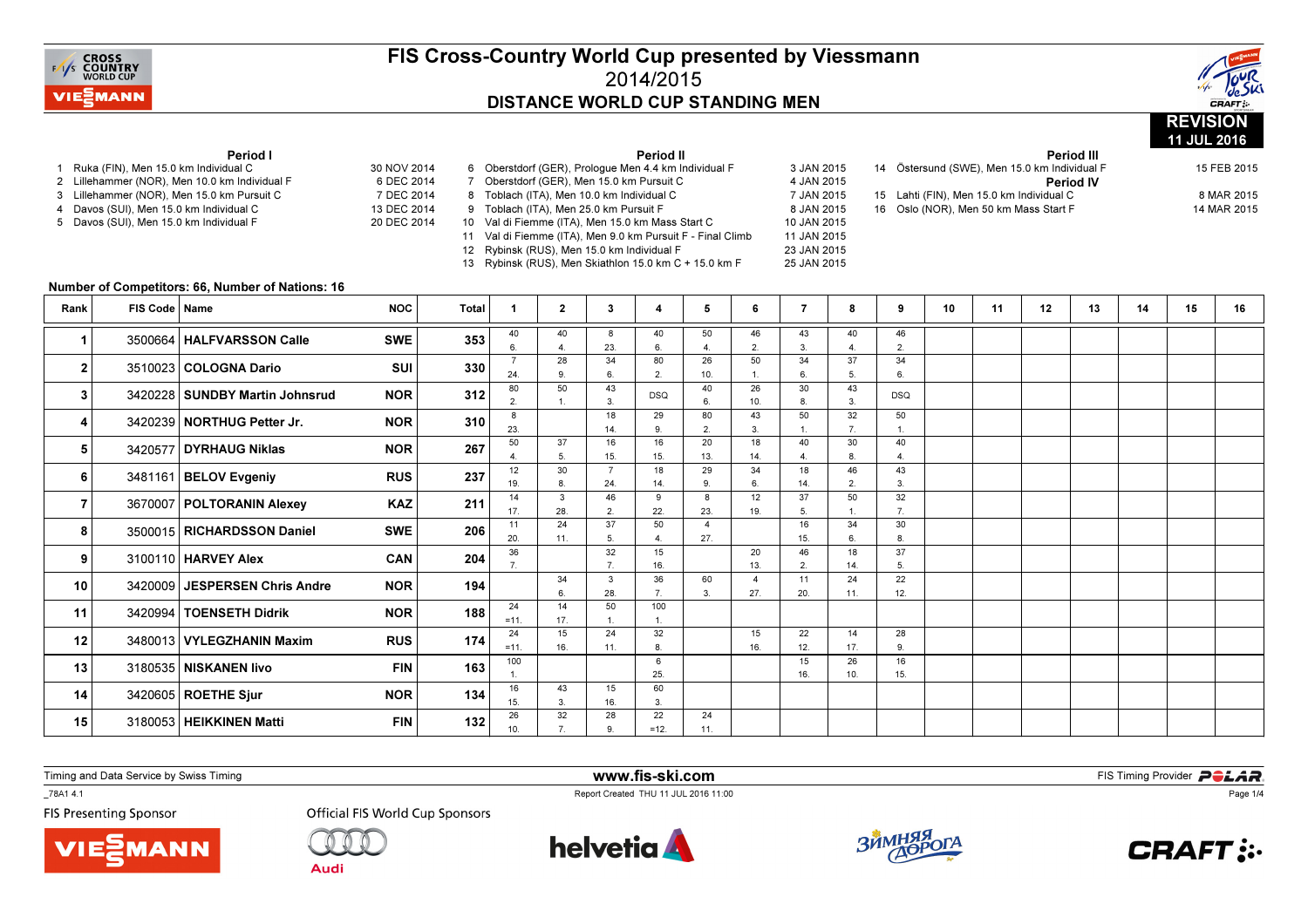



|      |                 |                                  |            |              |                       |                        |                       |                       |                        |                       |                       |                       |                       |    |    |    |    |    | <b>NEVISION</b><br>11 JUL 2016 |    |
|------|-----------------|----------------------------------|------------|--------------|-----------------------|------------------------|-----------------------|-----------------------|------------------------|-----------------------|-----------------------|-----------------------|-----------------------|----|----|----|----|----|--------------------------------|----|
| Rank | FIS Code   Name |                                  | <b>NOC</b> | <b>Total</b> | $\mathbf{1}$          | $\overline{2}$         | $\mathbf{3}$          | 4                     | 5                      | 6                     | $\overline{7}$        | 8                     | 9                     | 10 | 11 | 12 | 13 | 14 | 15                             | 16 |
| 16   |                 | 3500139   HELLNER Marcus         | <b>SWE</b> | 112          | $\overline{4}$<br>27. |                        |                       | $\mathbf{3}$<br>28.   | 18<br>14.              | 37<br>5.              | 28<br>9.              | 4<br>27.              | 18<br>14.             |    |    |    |    |    |                                |    |
| 17   |                 | 3420376 GLOEERSEN Anders         | <b>NOR</b> | 107          |                       | $\overline{7}$<br>24.  |                       |                       | 100<br>1.              |                       |                       |                       |                       |    |    |    |    |    |                                |    |
| 18   |                 | 1344711 JAUHOJAERVI Sami         | <b>FIN</b> | 105          | 60<br>3.              |                        |                       | 45<br>5.              |                        |                       |                       |                       |                       |    |    |    |    |    |                                |    |
| 19   |                 | 3420036 ROENNING Eldar           | <b>NOR</b> | 101          |                       |                        | 5<br>26.              | 14<br>17.             |                        | 16<br>15.             | 24<br>11.             | 28<br>9.              | 14<br>17.             |    |    |    |    |    |                                |    |
| 20   |                 | 3190111   MANIFICAT Maurice      | <b>FRA</b> | 100          |                       |                        |                       |                       | 32<br>8.               | 28<br>9.              | $\overline{4}$<br>27. | 16<br>15.             | 20<br>13.             |    |    |    |    |    |                                |    |
| 21   |                 | 3480695   BESSMERTNYKH Alexander | <b>RUS</b> | 94           | 45<br>5.              |                        |                       | 11<br>20.             |                        |                       | 14<br>17.             | 22<br>12.             | $\overline{2}$<br>29. |    |    |    |    |    |                                |    |
| 22   | 3150069         | JAKS Martin                      | <b>CZE</b> | 94           | 13<br>18.             | $\overline{1}$<br>30.  |                       | 26<br>10.             | 13<br>18.              | 22<br>12.             |                       | 13<br>18.             | 6<br>25.              |    |    |    |    |    |                                |    |
| 23   |                 | 3420961   KROGH Finn Haagen      | <b>NOR</b> | 92           |                       | 46<br>2.               | 10<br>21.             |                       | 36<br>7.               |                       |                       |                       |                       |    |    |    |    |    |                                |    |
| 24   | 1345875         | GAILLARD Jean Marc               | <b>FRA</b> | 91           |                       | 12<br>$=19.$           | 12<br>19.             | 22<br>$=12.$          | 45<br>5.               |                       |                       |                       |                       |    |    |    |    |    |                                |    |
| 25   |                 | 3290379 DE FABIANI Francesco     | <b>ITA</b> | 87           | 20<br>13.             | 6<br>25.               | 22<br>12.             |                       | $\overline{7}$<br>24.  |                       | 32<br>7.              |                       |                       |    |    |    |    |    |                                |    |
| 26   |                 | 3420199   OESTENSEN Simen Haakon | <b>NOR</b> | 82           | 32<br>8.              |                        | 40<br>4.              |                       | 10 <sup>°</sup><br>21. |                       |                       |                       |                       |    |    |    |    |    |                                |    |
| 27   |                 | 3480314 CHERNOUSOV Ilia          | <b>RUS</b> | 79           |                       |                        | $\overline{4}$<br>27. |                       |                        | 40<br>$\mathbf{4}$    | 8<br>23.              | 12<br>19.             | 15<br>16.             |    |    |    |    |    |                                |    |
| 28   |                 | 1362656 LIVERS Toni              | <b>SUI</b> | 75           |                       | 26<br>10.              |                       | $\overline{7}$<br>24. | 9<br>22.               | $\overline{7}$<br>24. | 13<br>18.             |                       | 13<br>18.             |    |    |    |    |    |                                |    |
| 29   | 3420909         | GOLBERG Paal                     | <b>NOR</b> | 65           | 29<br>9.              | 22<br>12.              | 14<br>$=17.$          |                       |                        |                       |                       |                       |                       |    |    |    |    |    |                                |    |
| 30   |                 | 3220002 MUSGRAVE Andrew          | <b>GBR</b> | 62           |                       | 20<br>13.              |                       |                       |                        |                       | 5<br>26.              | 11<br>20.             | 26<br>10.             |    |    |    |    |    |                                |    |
| 31   |                 | 3290016   CLARA Roland           | <b>ITA</b> | 61           |                       | 9<br>22.               |                       |                       |                        | 8<br>23.              | 20<br>13.             |                       | 24<br>11.             |    |    |    |    |    |                                |    |
| 32   |                 | 3420672 SVEEN Simen Andreas      | <b>NOR</b> | 58           |                       |                        | 20<br>13.             |                       | 5<br>26.               | 11<br>20.             | 12<br>19.             |                       | 10<br>21.             |    |    |    |    |    |                                |    |
| 33   |                 | 3510342 BAUMANN Jonas            | SUI        | 52           |                       |                        |                       |                       | 14<br>17.              | 30<br>8.              |                       | $\mathbf{3}$<br>28.   | 5<br>26.              |    |    |    |    |    |                                |    |
| 34   |                 | 3290245 NOECKLER Dietmar         | <b>ITA</b> | 48           | 9<br>22.              |                        |                       |                       |                        |                       | 26<br>10.             | $\overline{1}$<br>30. | 12<br>19.             |    |    |    |    |    |                                |    |
| 35   |                 | 3180054 NOUSIAINEN Ville         | <b>FIN</b> | 45           | 10<br>21.             |                        | 11<br>20.             | 24<br>11.             |                        |                       |                       |                       |                       |    |    |    |    |    |                                |    |
| 36   |                 | 1217350   BAUER Lukas            | <b>CZE</b> | 41           |                       | $5\phantom{.0}$<br>26. | $\mathbf{1}$<br>30.   | 13<br>18.             | 22<br>12.              |                       |                       |                       |                       |    |    |    |    |    |                                |    |
|      |                 |                                  |            |              |                       |                        |                       |                       |                        |                       |                       |                       |                       |    |    |    |    |    |                                |    |

Timing and Data Service by Swiss Timing

\_78A1 4.1

**FIS Presenting Sponsor** 





**Official FIS World Cup Sponsors** 



www.fis-ski.com

Report Created THU 11 JUL 2016 11:00



**m**<br>FIS Timing Provider<br>Is 11:00



Page 2/4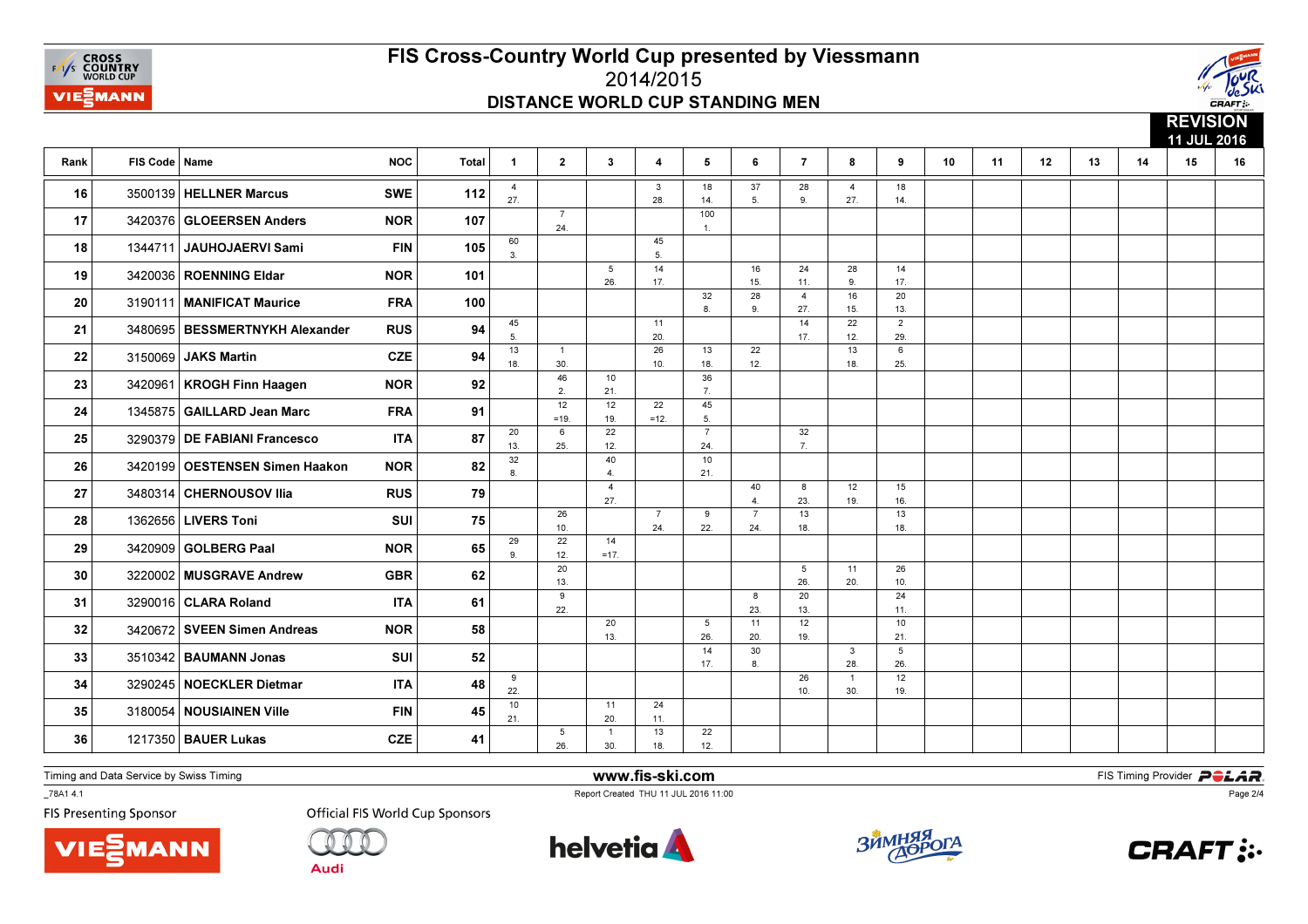



**REVISION**  11 JUL 2016Rank FIS Code Namee NOC | Total | 1 | 2 | 3 | 4 | 5 | 6 | 7 | 8 | 9 | 10 | 11 | 12 | 13 | 14 | 15 | 16 12 =19.16 15. 15 $\overline{2}$  29.1120. 37 3050159 TRITSCHER Bernhard AUT 41  $\frac{1}{20}$   $\frac{1}{20}$  1  $\frac{1}{20}$   $\frac{1}{20}$  20 16. $\overline{24}$  $11.$  $\begin{array}{|c|c|c|c|c|}\hline \textbf{3190029} & \textbf{DUVILL} & \textbf{R}\textbf{D} & \textbf{R}\textbf{D} & \textbf{R}\textbf{D} & \textbf{R}\textbf{D} & \textbf{R}\textbf{D} & \textbf{R}\textbf{D} & \textbf{R}\textbf{D} & \textbf{R}\textbf{D} & \textbf{R}\textbf{D} & \textbf{R}\textbf{D} & \textbf{R}\textbf{D} & \textbf{R}\textbf{D} & \textbf{R}\textbf{D} & \textbf{R}\textbf{D} & \textbf{R}\textbf{D}$ 18 14. 152 29.10 21.724  $239$  3100006 KERSHAW Devon CAN  $29$   $24$   $24$   $24$  16. $\overline{2}$  29.8 23. $\overline{12}$ 19. **40** 3500141 **NELSON Lars** SWE 37  $\begin{array}{|c|c|c|c|c|c|}\n\hline\n & 3500141 & \text{NEE} & \text{SOD} & \text{RBS} \\
\hline\n\end{array}$ 10 21.13 18. 109 22. 5427. 41 3480533 VOLZHENTSEV Stanislav RUS 36 | | |  $\frac{21}{21}$  |  $\frac{1}{18}$  |  $\frac{1}{22}$  |  $\frac{27}{27}$ 6 25.10 21.2 29. 21. 6 26. 15328 42 3480317 TURYSHEV Sergey RUS 36  $\frac{1}{25}$  21 |  $\frac{1}{29}$  21 |  $\frac{1}{29}$  21 |  $\frac{1}{26}$  28 12 19. 25. $\frac{1}{32}$ 16. 16.<sup>43</sup> <sup>3480982</sup> SKOBELEV Vladislav RUS <sup>33</sup>  $7.$ 44 3481132 LARKOV Andrey RUS  $32$  | | | |  $\frac{7}{7}$ 30 $8.$  $\begin{array}{|c|c|c|c|c|}\n \hline\n \textbf{8.3180301} & \textbf{LEHTONEN Lari} & \textbf{FIN} & \textbf{30} & \textbf{30} & \textbf{30} & \textbf{310} & \textbf{30} & \textbf{30} & \textbf{30} & \textbf{30} & \textbf{30} & \textbf{30} & \textbf{30} & \textbf{30} & \textbf{30} & \textbf{30} & \textbf{30} & \textbf{30} & \textbf{30} & \textbf{30} & \textbf{30} & \textbf{30} & \textbf$ 5 26.18 14.625. 46 3500153 JOHANSSON Martin SWE 29  $\frac{1}{26}$  14 |  $\frac{1}{25}$ 46 3500153 26 10.1 30.1 $30<sub>1</sub>$ 47 3100190 BABIKOV Ivan CAN 28 |  $\frac{1}{10}$  | | |  $\frac{30}{30}$  | |  $\frac{30}{30}$ 13 18.3 28.3 28.823. **48** 1362947 **PERL Curdin** SUI 27  $\begin{array}{|c|c|c|c|c|c|c|} \hline \end{array}$   $\begin{array}{|c|c|c|c|c|c|} \hline \end{array}$   $\begin{array}{|c|c|c|c|c|c|} \hline \end{array}$   $\begin{array}{|c|c|c|c|c|c|} \hline \end{array}$   $\begin{array}{|c|c|c|c|c|} \hline \end{array}$   $\begin{array}{|c|c|c|c|c|} \hline \end{array}$   $\begin{array}{|c|$ 4 27.1 30.7 24.2 29. $\frac{1}{20}$ 9 $22.$ 49 3200356 DOBLER Jonas GER 23 22 3 30 320 322 23 23 49 3200356 DOBLER Jonas GER 3200356 DOBLER Jonas 2 29.13. 50 3480828 JAPAROV Dmitriy RUS 22  $\frac{1}{29}$  | | | | | | | 50 3480828 JAPAROV Dmitriy RUS 22 1 30.16 15.328 51 3480016 LEGKOV Alexander RUS 20  $\frac{1}{30}$  25  $\frac{1}{15}$  |  $\frac{1}{28}$ 14 17.625. 52 3200205 BOEGL Lucas GER 20 | | | | |  $\frac{1}{17}$  |  $_{25}$ 8 23.922. 22.<sup>53</sup> <sup>3421779</sup> KRUEGER Simen Hegstad NOR <sup>17</sup> 14 $=17.$ **54** 3421320 **IVERSEN Emil** NOR 14 14 1 4 27. $\overline{9}$  $22.$ 55 3200208 DOTZLER Hannes GER 13 |  $\frac{1}{22}$  |  $\frac{1}{22}$ 1120. 56 3190105 PERRILLAT BOITEUX Ivan FRA 11 | | | |  $\frac{1}{20}$  $\overline{1}$  30.10 $21.$ 57 3500259 JOENSSON Emil SWE 11 | | | |  $_3$  |  $_{21}$ 

Timing and Data Service by Swiss Timing

\_78A1 4.1

**FIS Presenting Sponsor** 





**Official FIS World Cup Sponsors** 



www.fis-ski.com

Report Created THU 11 JUL 2016 11:00



**m**<br>FIS Timing Provider<br>Is 11:00



Page 3/4